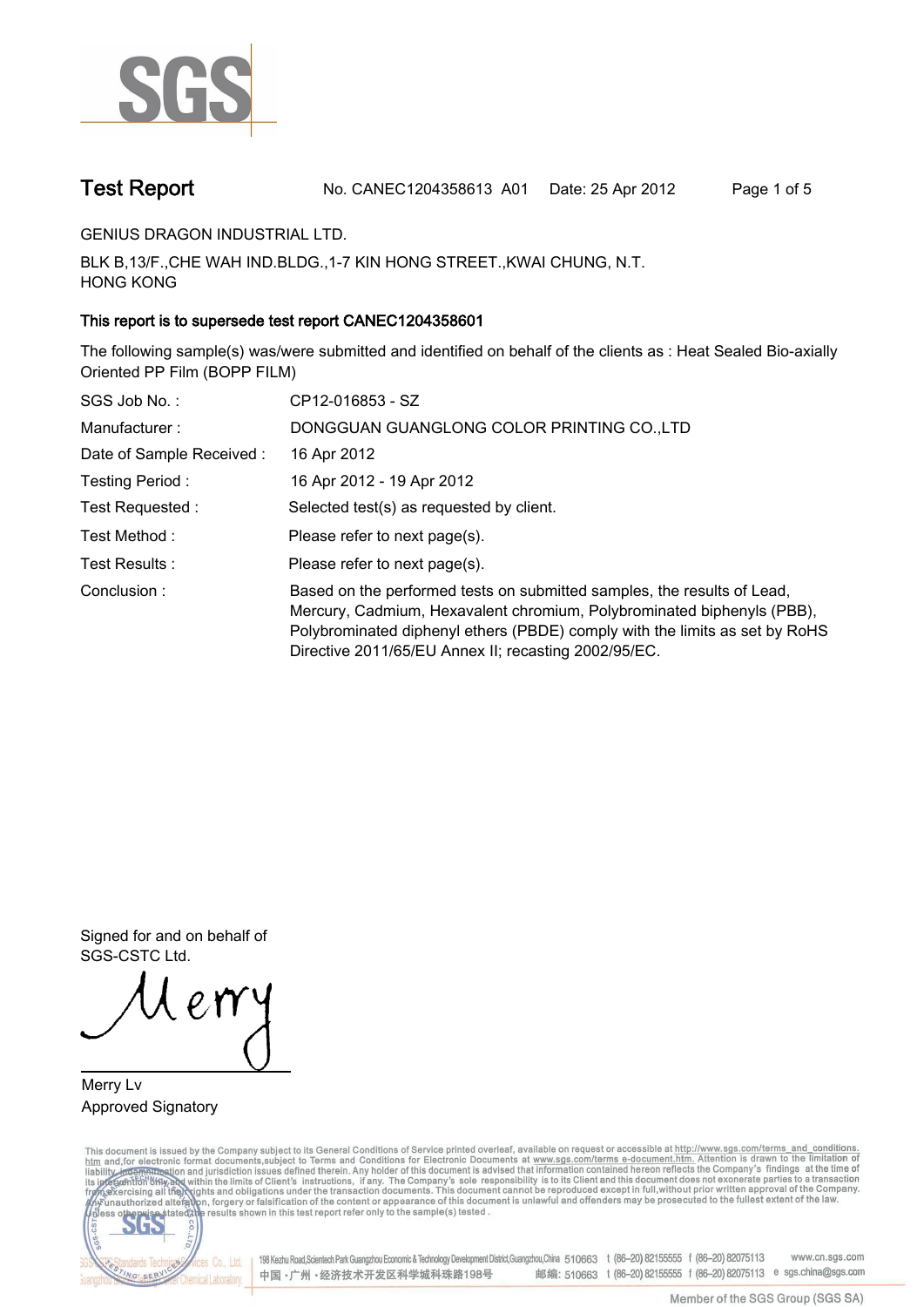

**Test Report. No. CANEC1204358613 A01 Date: 25 Apr 2012. Page 2 of 5.**

**Test Results :.**

**Test Part Description :.**

| Specimen No. | SGS Sample ID    | <b>Description</b> |  |
|--------------|------------------|--------------------|--|
|              | CAN12-043586.001 | Transparent film   |  |

- **Remarks :.(1) 1 mg/kg = 1 ppm = 0.0001%.**
	- **(2) MDL = Method Detection Limit.**
	- **(3) ND = Not Detected ( < MDL ).**
	- **(4) "-" = Not Regulated.**

## **RoHS Directive 2011/65/EU.**

- **Test Method :. With reference to IEC 62321:2008**
	- **(1) Determination of Cadmium by ICP-OES.**
	- **(2) Determination of Lead by ICP-OES.**
	- **(3) Determination of Mercury by ICP-OES.**
	- **(4) Determination of Hexavalent Chromium by Colorimetric Method using UV-Vis.**
	- **(5) Determination of PBBs / PBDEs content by GC-MS..**

| <u>Test Item(s)</u>        | <u>Limit</u>             | <u>Unit</u> | <b>MDL</b> | <u>001</u> |
|----------------------------|--------------------------|-------------|------------|------------|
| Cadmium (Cd)               | 100                      | mg/kg       | 2          | ND.        |
| Lead (Pb)                  | 1000                     | mg/kg       | 2          | ND         |
| Mercury (Hg)               | 1000                     | mg/kg       | 2          | ND         |
| Hexavalent Chromium (CrVI) | 1000                     | mg/kg       | 2          | ND         |
| Sum of PBBs                | 1000                     | mg/kg       |            | <b>ND</b>  |
| Monobromobiphenyl          | $\overline{\phantom{a}}$ | mg/kg       | 5          | ND         |
| Dibromobiphenyl            | -                        | mg/kg       | 5          | ND.        |
| Tribromobiphenyl           | -                        | mg/kg       | 5          | ND.        |
| Tetrabromobiphenyl         | $\overline{\phantom{a}}$ | mg/kg       | 5          | ND.        |
| Pentabromobiphenyl         | $\overline{\phantom{a}}$ | mg/kg       | 5          | ND         |
| Hexabromobiphenyl          | ۰                        | mg/kg       | 5          | ND         |
| Heptabromobiphenyl         | ۰                        | mg/kg       | 5          | ND         |
| Octabromobiphenyl          | ۰                        | mg/kg       | 5          | ND         |
| Nonabromobiphenyl          | $\overline{\phantom{a}}$ | mg/kg       | 5          | ND         |
| Decabromobiphenyl          |                          | mg/kg       | 5          | ND         |
| Sum of PBDEs               | 1000                     | mg/kg       | -          | ND         |
| Monobromodiphenyl ether    |                          | mg/kg       | 5          | <b>ND</b>  |

This document is issued by the Company subject to its General Conditions of Service printed overleaf, available on request or accessible at http://www.sgs.com/terms\_and\_conditions.<br>htm\_and,for electronic format documents,s



198 Kezhu Road,Scientech Park Guangzhou Economic & Technology Development District,Guangzhou,China 510663 t (86-20) 82155555 f (86-20) 82075113 www.cn.sgs.com 邮编: 510663 t (86-20) 82155555 f (86-20) 82075113 e sgs.china@sgs.com 中国·广州·经济技术开发区科学城科珠路198号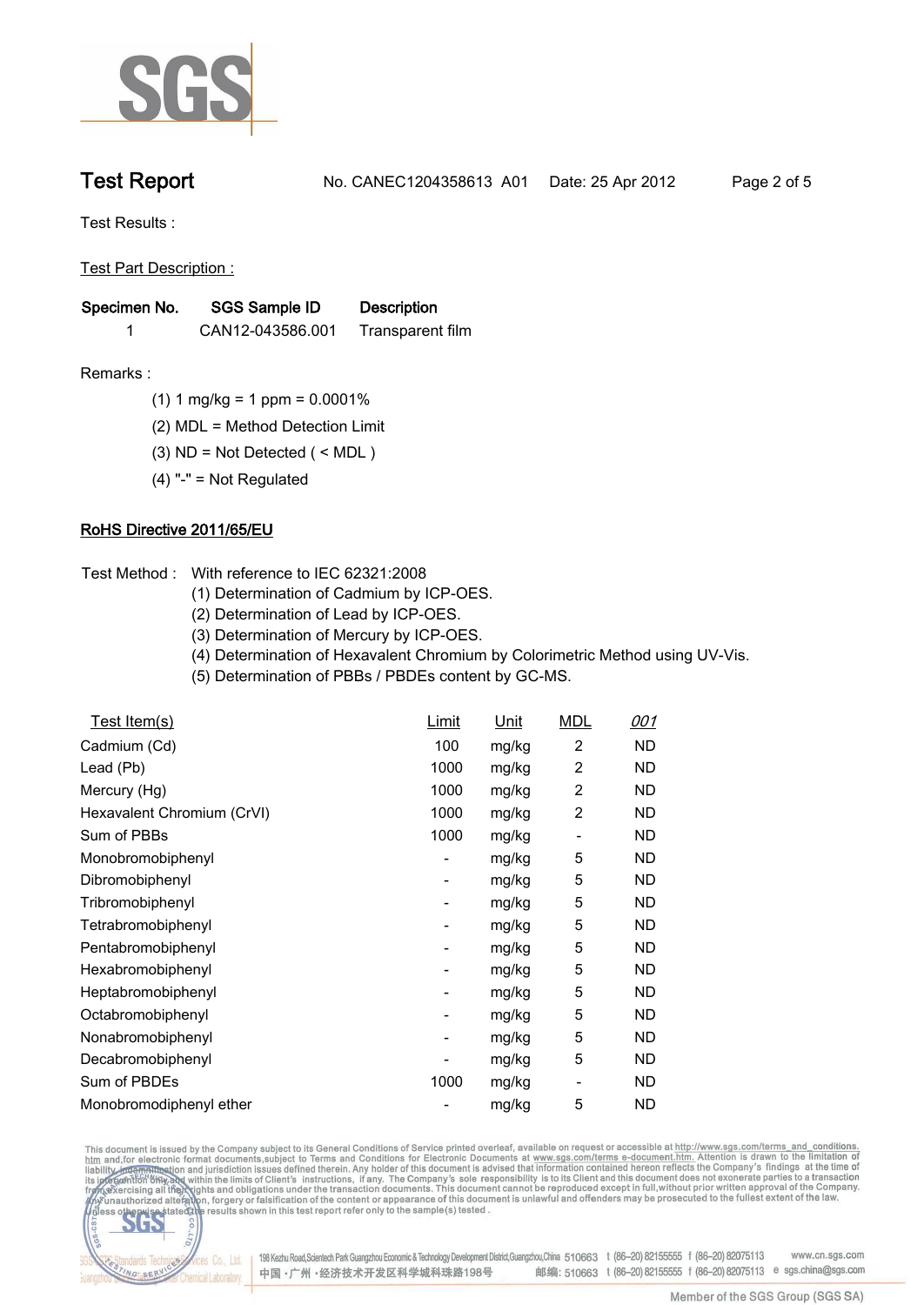

| <b>Test Report</b>       | No. CANEC1204358613 A01  |       | Date: 25 Apr 2012 |            | Page 3 of 5 |  |
|--------------------------|--------------------------|-------|-------------------|------------|-------------|--|
| Test Item(s)             | Limit                    | Unit  | <b>MDL</b>        | <u>001</u> |             |  |
| Dibromodiphenyl ether    | Ξ.                       | mg/kg | 5                 | <b>ND</b>  |             |  |
| Tribromodiphenyl ether   | -                        | mg/kg | 5                 | <b>ND</b>  |             |  |
| Tetrabromodiphenyl ether | ۰                        | mg/kg | 5                 | <b>ND</b>  |             |  |
| Pentabromodiphenyl ether | Ξ.                       | mg/kg | 5                 | <b>ND</b>  |             |  |
| Hexabromodiphenyl ether  | -                        | mg/kg | 5                 | <b>ND</b>  |             |  |
| Heptabromodiphenyl ether | $\overline{\phantom{a}}$ | mg/kg | 5                 | <b>ND</b>  |             |  |
| Octabromodiphenyl ether  | ۰                        | mg/kg | 5                 | ND         |             |  |
| Nonabromodiphenyl ether  | $\overline{\phantom{a}}$ | mg/kg | 5                 | <b>ND</b>  |             |  |
| Decabromodiphenyl ether  | -                        | mg/kg | 5                 | <b>ND</b>  |             |  |
|                          |                          |       |                   |            |             |  |

**Notes :.**

**(1) The maximum permissible limit is quoted from the directive 2011/65/EU, Annex II.**





onces Co., Ltd. | 198 Kezhu Road,Scientech Park Guangzhou Economic & Technology Development District,Guangzhou,China 510663 t (86–20) 82155555 f (86–20) 82075113 www.cn.sgs.com 邮编: 510663 t (86-20) 82155555 f (86-20) 82075113 e sgs.china@sgs.com 中国·广州·经济技术开发区科学城科珠路198号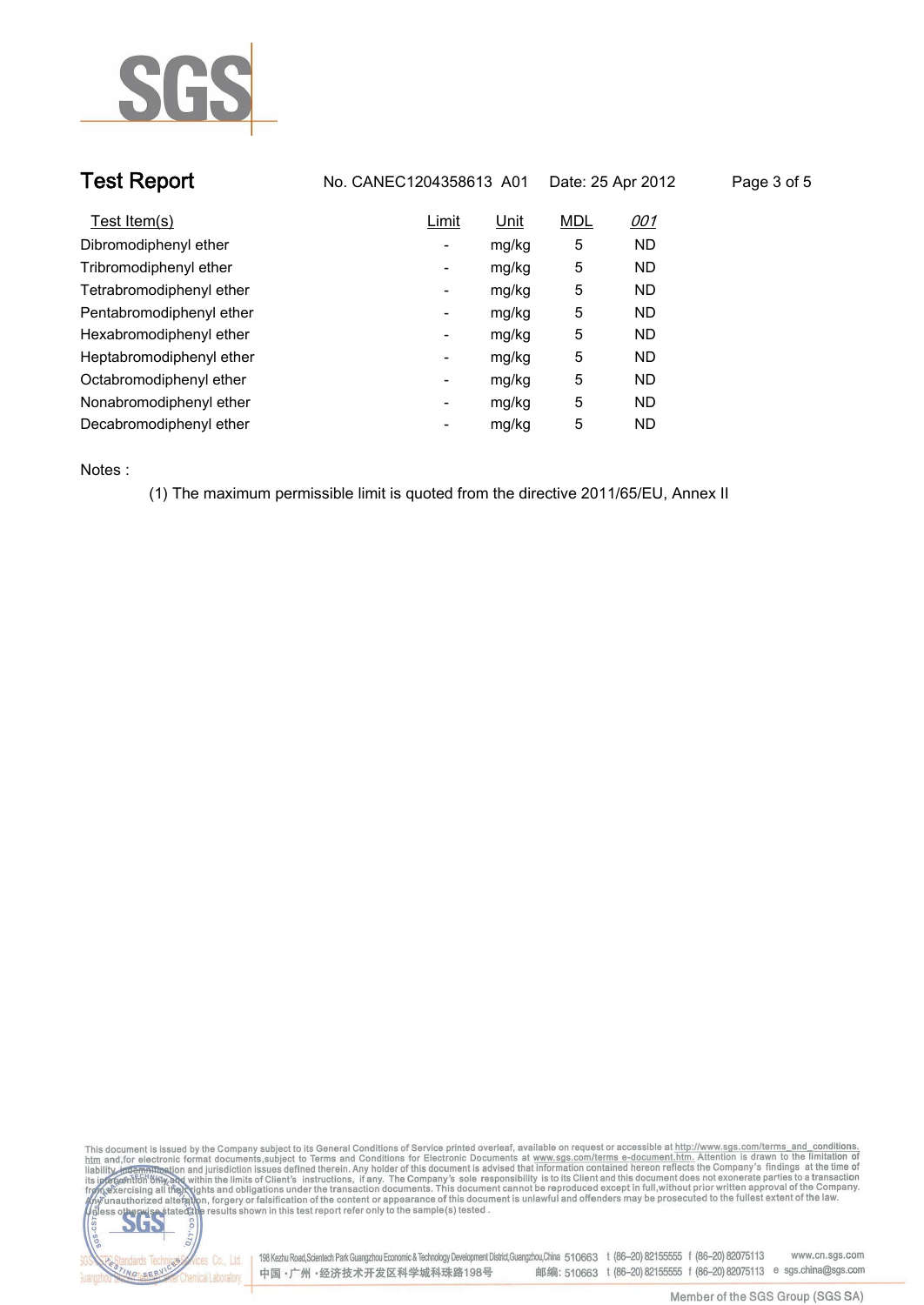

**Test Report. No. CANEC1204358613 A01 Date: 25 Apr 2012. Page 4 of 5.**

# **ATTACHMENTS**

### **RoHS Testing Flow Chart**

- **1)** Name of the person who made testing: Bella Wang / **Cutey Yu**
- 2) Name of the person in charge of testing: Adams Yu / **Ryan Yang**
- 3) These samples were dissolved totally by pre-conditioning method according to below flow chart
	- (Cr<sup>6+</sup> and PBBs/PBDEs test method excluded).

fices Co., Ltd.

NG SER



This document is issued by the Company subject to its General Conditions of Service printed overleaf, available on request or accessible at http://www.sgs.com/terms\_and\_conditions.<br>htm\_and,for electronic format documents,s

198 Kezhu Road,Scientech Park Guangzhou Economic & Technology Development District,Guangzhou,China 510663 t (86-20) 82155555 f (86-20) 82075113 www.cn.sas.com 邮编: 510663 t (86-20) 82155555 f (86-20) 82075113 e sgs.china@sgs.com 中国·广州·经济技术开发区科学城科珠路198号